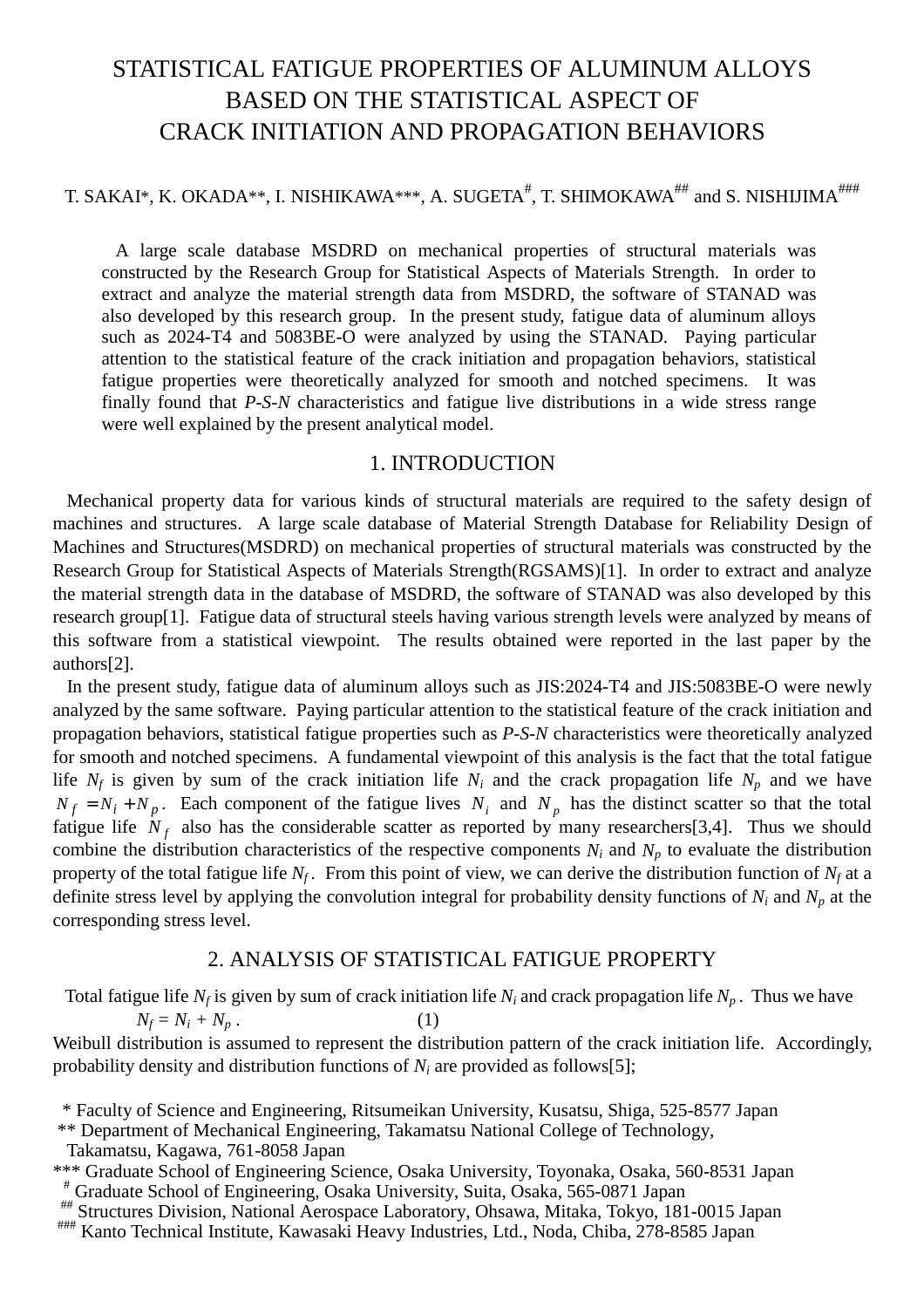$$
f_i(N_i) = \frac{\alpha}{\beta} \left( \frac{N_i - \gamma}{\beta} \right)^{\alpha - 1} \exp\left\{ -\left( \frac{N_i - \gamma}{\beta} \right)^{\alpha} \right\},
$$
 (2)  

$$
F_i(N_i) = 1 - \exp\left\{ -\left( \frac{N_i - \gamma}{\beta} \right)^{\alpha} \right\},
$$
 (3)

where  $\alpha$  is shape parameter,  $\beta$  scale parameter and  $\gamma$  location parameter, respectively, and these values can be easily obtained from the fatigue life distribution data by means of the correlation coefficient method[6].

When the crack propagation behavior is governed by Paris law of  $da / dN = C(\Delta K)^m$ , distribution pattern of the crack propagation life  $N_p$  is reduced to a log-normal distribution provided that  $m$  is a constant and  $C$  is a random variable following a log-normal distribution as reported by one of the authors[7]. Hence, we have the following probability density function of  $N_p$ ;

$$
f_p(N_p) = \frac{1}{\sqrt{2\pi}S_pN_p} \exp\left\{-\frac{1}{2}\left(\frac{\log N_p - \mu_p}{S_p}\right)^2\right\},\qquad(4)
$$

where

$$
\mu_p = \log \left\{ \frac{2}{2 - m} \sigma^{-m} \pi^{-m/2} \left( a_f^{-1 - m/2} - a_i^{-1 - m/2} \right) \right\} - \overline{c} \quad . \tag{5}
$$

 $\bar{c}$  and  $S_p$  are mean and standard deviation of the distribution of  $c$  (=log *C*).  $a_i$  is the crack initiation size and  $a_f$  is the critical crack size causing the fracture. Distribution function of  $N_p$  is here given as follows;

$$
F_p(N_p) = \int_0^{N_p} f_p(N_p) dN_p \tag{6}
$$

Since the probability density functions of  $N_i$  and  $N_p$  are given by Eqs.(2) and (4) quantitatively, the probability density and distribution functions of the total fatigue life *N <sup>f</sup>* can be given as follows by applying the convolution integral[3,4];

$$
f(N_f) = \int_{\gamma}^{\infty} f_p (N_f - N_i) f_i (N_i) dN_i ,
$$
  
\n
$$
F(N_f) = \int_{\gamma}^{N_f} f(N_f) dN_f .
$$
 (8)

 Fatigue life distributions at three different stress levels are schematically shown as Weibull plot in Fig.1, where distribution curves of  $N_i$  and  $N_p$  are plotted together with the distribution curves of total fatigue life  $N_f$ . It is supposed that the fatigue crack tends to occur at early stage at the higher stress level( $\sigma_1$ ) and, therefore, the crack propagation life occupies the main portion of the total fatigue life. On the other hand, the



Fig.1 Schematic stress dependence of fatigue life distributions  $N_i$ ,  $N_p$  and  $N_f$ .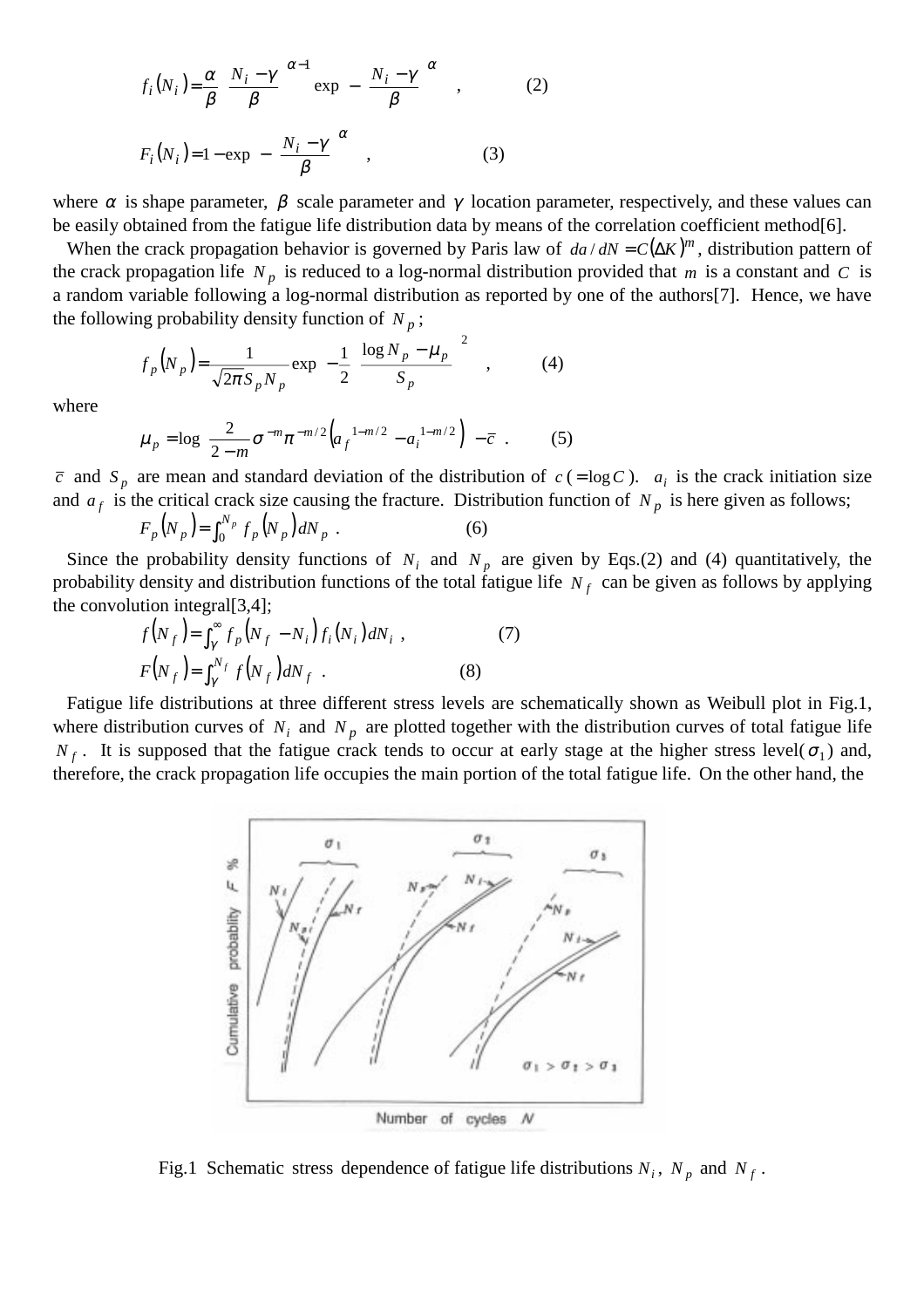crack initiation life at the lower stress level( $\sigma_3$ ) tends to increase rather than the crack propagation life. In such a case, the fatigue life is governed by the crack initiation life as indicated in Fig.1. It is also noted that both crack initiation and propagation lives have the comparable effect on the total fatigue life at the middle level of the applied stress( $\sigma$ <sub>2</sub>).

 Now it is naturally supposed that the fatigue crack takes place easily for the specimen with the sharp notch and the crack propagation life occupies the main portion of the final fatigue life. In some cases of notched specimen with the notch radius of  $\rho \approx 0$ , the fatigue crack would occur immediately after the cyclic load was applied. In such a case, the fatigue life  $N_f$  can be almost replaced by the crack propagation life  $N_p$ . Thus the life ratio of  $N_p / N_f$ , is significantly affected by both the applied stress level and the sharpness of the specimen notches. This is a fundamental viewpoint in the present analysis of the statistical fatigue properties of non-ferrous metals extracted from the database of MSDRD.

## 3. FATIGUE DATA EXTRACTED FROM THE DATABASE OF MSDRD

 Based on the database of MSDRD, fatigue test data were extracted by means of the powerful software of STANAD[1]. Thus we have statistical fatigue data for the fourteen different kinds of non-ferrous metals such as aluminum alloys and copper alloys. Among them, the authors have selected the fatigue data for aluminum alloys of 2024-T4 and A5083BE-O due to the sufficient quantity of the data required to the statistical analysis. Material file codes of these data in MSDRD and some reference data are listed in Table 1. These fatigue data were selected as to give the experimental data obtained for both smooth and sharp-notched specimens for the same material. Chemical compositions and typical mechanical properties of the respective materials are also indicated in Table 2 and Table 3 for the sake of reference.

| Material  | Data file    | <b>Stress</b> | Tensile  | Authors             |  |
|-----------|--------------|---------------|----------|---------------------|--|
|           | 1n           | concentration | strength | of                  |  |
|           | <b>MSDRD</b> | factor        | (MPa)    | reference           |  |
| 2024-T4   | 0070310.MTL  | $K_b = 1.08$  | 496      | T. Shimokawa et al. |  |
| 2024-T4   | 0070313.MTL  | $K_b = 3.8$   | 496      | T. Shimokawa et al. |  |
| A5083BE-O | 0060002.MTL  | $K_b = 1.0$   | 346      | S. Nishijima et al. |  |
| A5083BE-O | 0060003.MTL  | $K_b = 2.5$   | 346      | S. Nishijima et al. |  |

Table 1 List of material file codes.

Table 2 Chemical compositions of the materials(mass%).

| Material                                                  |  |  |  | Cu Si Fe Mn Mg Zn Cr Ti Al |  |
|-----------------------------------------------------------|--|--|--|----------------------------|--|
| 2024-T4 4.39 0.17 0.32 0.50 1.30 --- --- --- Bal.         |  |  |  |                            |  |
| A5083BE-O 0.020 0.12 0.21 0.60 4.32 0.019 0.19 0.006 Bal. |  |  |  |                            |  |

| Material  | $0.2\%$<br>proof<br>stress<br>(MPa) | Tensile<br>strength<br>(MPa) | True<br>fracture<br>stress<br>(MPa) | Elongation Reduction<br>(%) | of area<br>$(\%)$ | Vickers<br>hardness<br>Hv |
|-----------|-------------------------------------|------------------------------|-------------------------------------|-----------------------------|-------------------|---------------------------|
| 2024-T4   | 370                                 | 496                          |                                     | 21.5                        |                   |                           |
| A5083BE-O | 182                                 | 346                          | 397                                 | 13.2.                       | 13.5              | 83                        |

Table 3 Mechanical properties of the materials.

#### 4. ANALYTICAL RESULTS OF STATISTICAL FATIGUE PROPERTIES

#### **4.1 Analytical Results for 2024-T4**  $(K_b = 1.08)$

 First of all, statistical fatigue properties of smooth specimens would be analyzed by using the fatigue data obtained for the shallow notched specimen having the stress concentration factor of  $K_b = 1.08$ . In the case of smooth specimen, the crack initiation and crack propagation lives both affect the final fatigue life, since each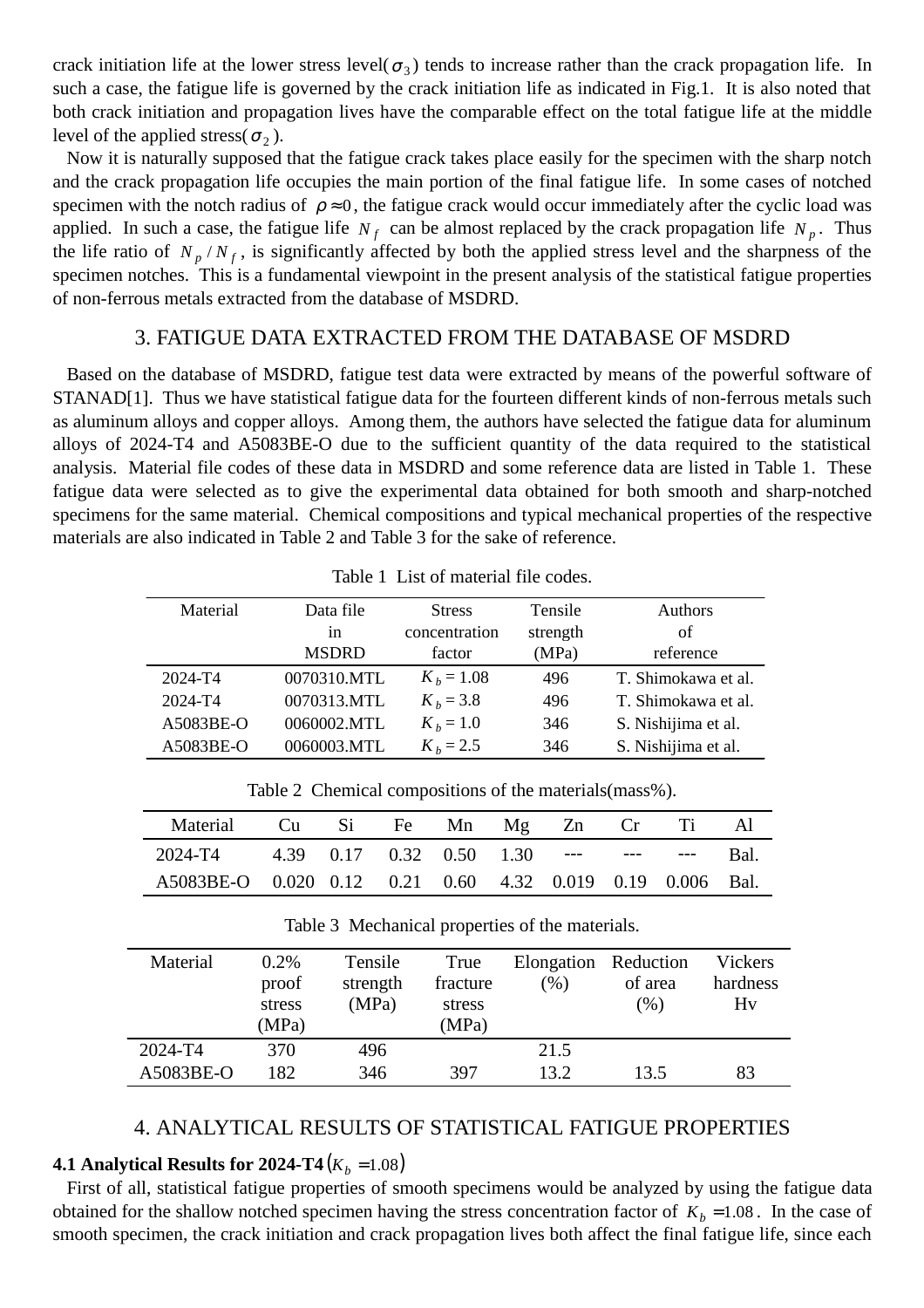life component of  $N_i$  and  $N_p$  has comparable definite value depending on the stress level.

 According to the survey[8] on the stress dependence of Weibull three parameters for the crack initiation life, the authors assumed the relationships between the stress level  $\sigma$  and each one of the parameters,  $\alpha$ ,  $\beta$ and  $\gamma$ , as shown in Fig.2. The other life component of  $N_p$  has the peculiar distribution characteristics as explained in Section 2, i.e. the crack propagation life is governed by log-normal distribution. Parameters in the Paris law are determined as  $m = 4.6$  and  $\bar{c} = 12.35$  making reference to the databook on the crack propagation behavior of metallic materials[9]. Standard deviation of  $c$  (=log C) is given as  $S_p = 0.04$  based on the earlier work by the authors[7]. Consequently, one can calculate the distribution function of the total fatigue life  $N_f$  by Eqs.(7) and (8), if the crack initiation size  $a_i$  and the critical crack size causing the catastrophic failure  $a_f$  are provided in advance.



Fig.2 Stress dependence of Weibull Parameters for the crack initiation life of 2024-T4 ( $K_b$  =1.08).

By setting  $a_i = 1.0$ *mm* and  $a_f = 9.0$ *mm* from configuration of the fatigue specimen indicated in the reference, the distribution functions of  $N_f$  at four different stress levels were calculated following the procedure explained in Section 2. Distribution curves thus calculated were indicated on Weibull coordinates in Fig.3, where distribution functions for the respective life components of  $N_i$  and  $N_p$  were also plotted for the sake of comparison with the final fatigue life distribution of  $N_f$ . The distribution pattern of  $N_f$  is in good agreement with the experimental distributions at the respective stress levels. In Fig.3, fatigue life distributions at only four stress levels were plotted and discussed in order to examine the whole trend of the distribution characteristics for the respective lives  $N_i$ ,  $N_p$  and  $N_f$ .



Fig.3 Theoretical and experimental fatigue life distributions at several stress levels.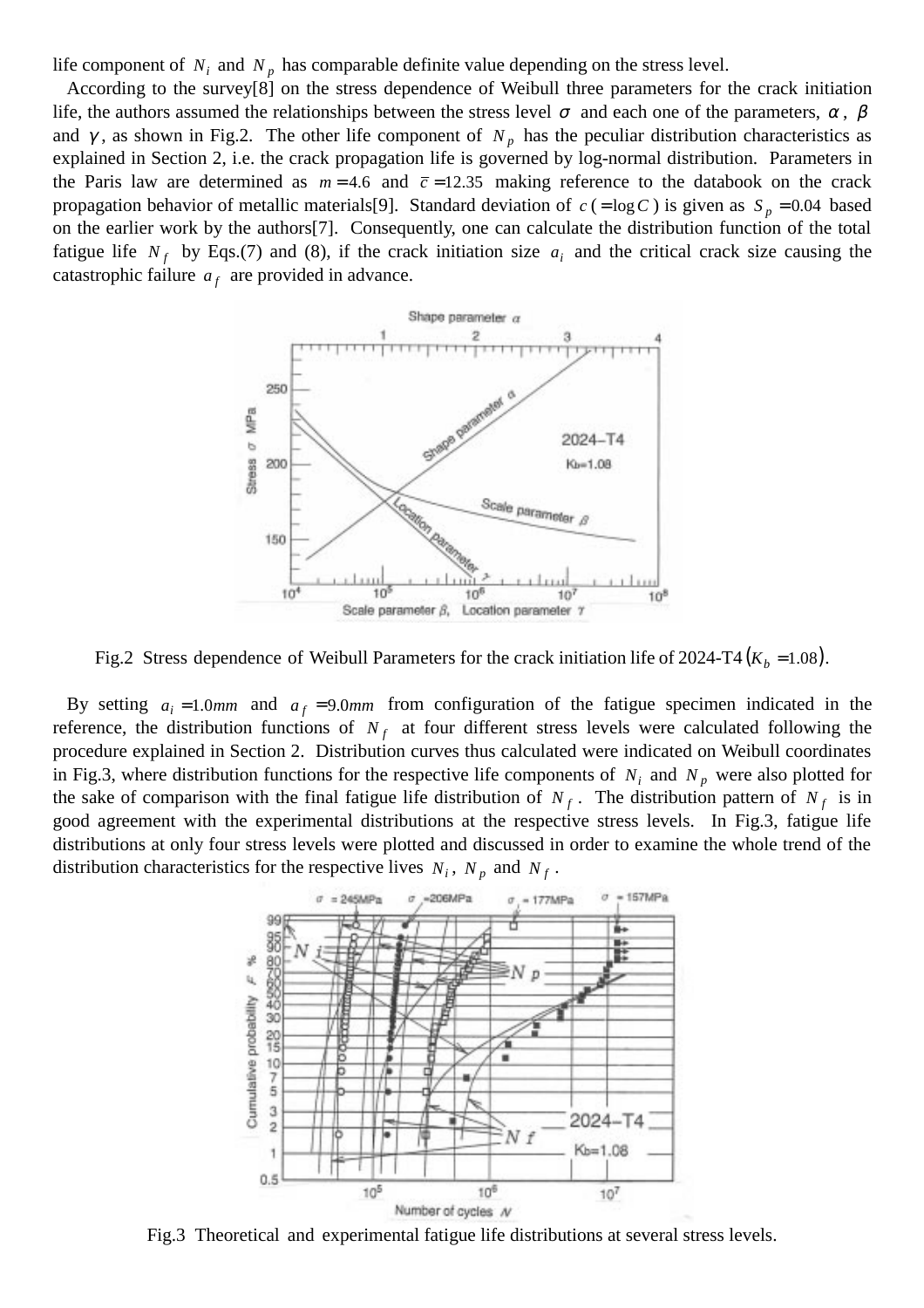In actual, fatigue test data obtained at nine stress levels were extracted from the database of MSDRD. All the data were plotted as *S-N* diagram in Fig.4(a) and as Weibull plot in Fig.4(b) together with the theoretical distributions of  $N_f$ .



Fig.4 Experimental and analytical results of statistical fatigue property for  $2024-T4 (K_b = 1.08)$ .

 In Fig.4(a), scatter band of the fatigue life distributions remains narrow in the stress levels higher than 180MPa, but it tends to increase distinctly as the stress level comes down to  $\sigma$  <180MPa. This typical aspect is again observed on the distribution pattern of  $N_f$  in Fig.4(b), in which the distribution curves at such low stress levels tend to deflect toward the longer life side at a certain probability level. The probability level to appear the deflection tends to decrease with a decrease of the applied stress level. Theoretical fatigue life distributions calculated by Eqs.(7) and (8) are in excellent agreement with the experimental distributions in a wide stress range. Based on the distribution curves in Fig.4(b), one can read the *S-N* relationship for any level of the cumulative probability. *P-S-N* curves thus obtained for five probability levels of  $F = 0.01, 0.10, 0.50, 0.90, 0.99$  are plotted in Fig.4(a). Overall trend of these *P-S-N* curves represents well the statistical feature of the experimental *S-N* data in the entire stress range. Thus one can conclude that the characteristic distribution pattern of  $N_f$  and its stress dependence are well explained by combining the distribution properties of the crack initiation and propagation lives.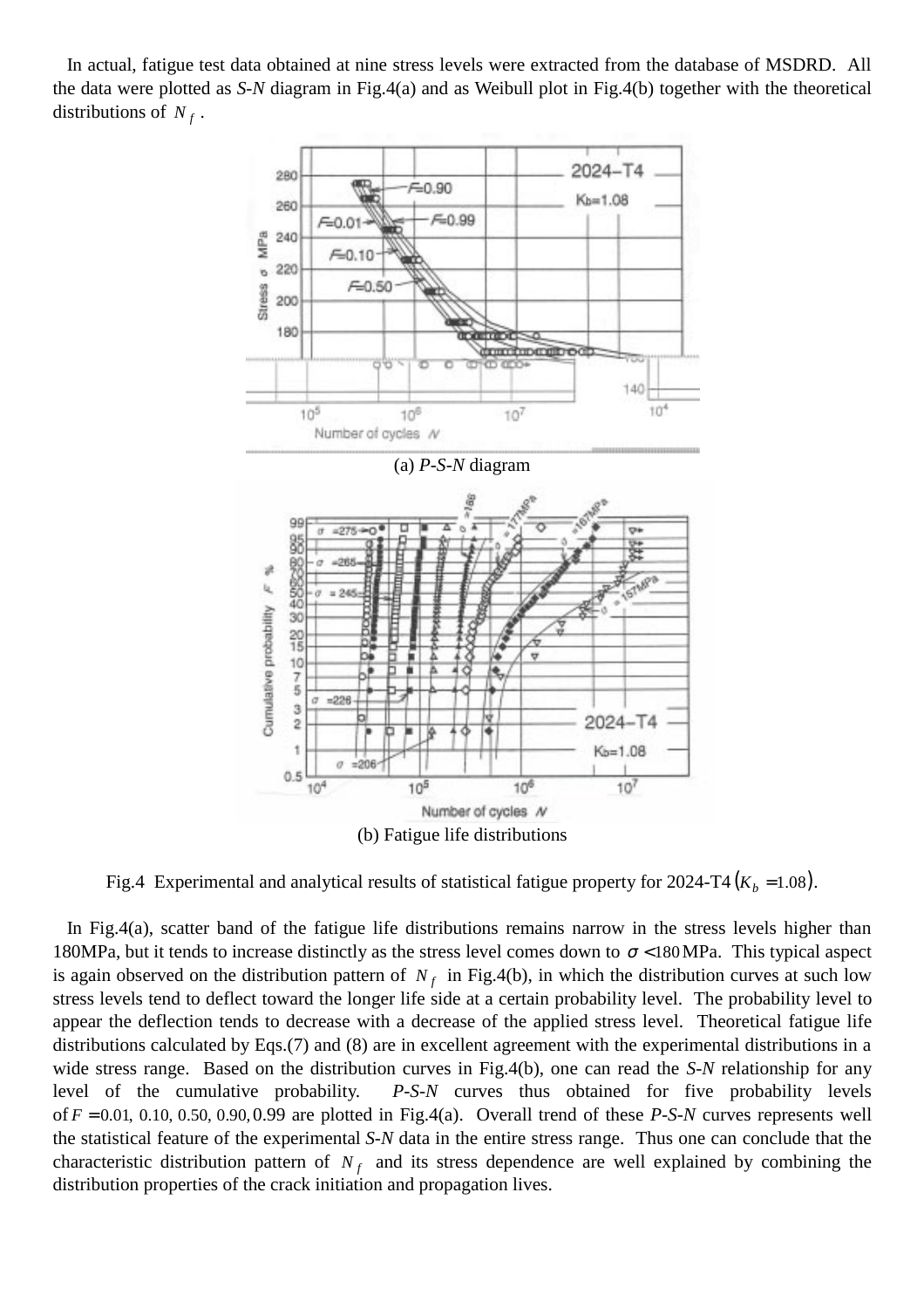#### **4.2 Analytical Results for 2024-T4**  $(K_b = 3.8)$

 The crack initiation life of a notched specimen is supposed to be smaller than that of a smooth specimen due to the stress concentration at the notch root. In such a specimen having the sharp notch, the final fatigue life  $N_f$  is apt to be governed by the crack propagation life  $N_p$  rather than the crack initiation life  $N_i$ . From this point of view, probabilistic fatigue properties of notched specimens of the same material(2024-T4) having the stress concentration factor of  $K_b = 3.8$  were analyzed by means of the same procedure.

Stress dependence of Weibull parameters  $\alpha$ ,  $\beta$ ,  $\gamma$  for the crack initiation life  $N_i$  was similarly assumed



(b) Fatigue life distributions

Fig.5 Experimental and analytical results of statistical fatigue property for  $2024-T4$  ( $K_b = 3.8$ ).

to give a little short life comparing with that for the smooth specimens. The crack propagation life  $N_p$  is governed by parameters in the Paris' law as explained in the previous section. These parameters were assumed here as  $m = 4.6$  and  $\bar{c} = -12.7$  referring to the databook on the crack propagation behavior of metallic materials [9]. Standard deviation of *c* was provided as  $S_p = 0.04$ . The values of *m* and  $S_p$  were fixed to the same values as in the previous analysis, while the other parameter  $\bar{c}$  was adjusted as to fit the experimental results and we set the value of  $\bar{c} = -12.7$ . The initial crack size  $a_i$  and the critical size to cause the final failure  $a_f$  were given as  $a_i = 6.0$ *mm* and  $a_f = 14.0$ *mm* based on the specimen configuration appearing in the reference.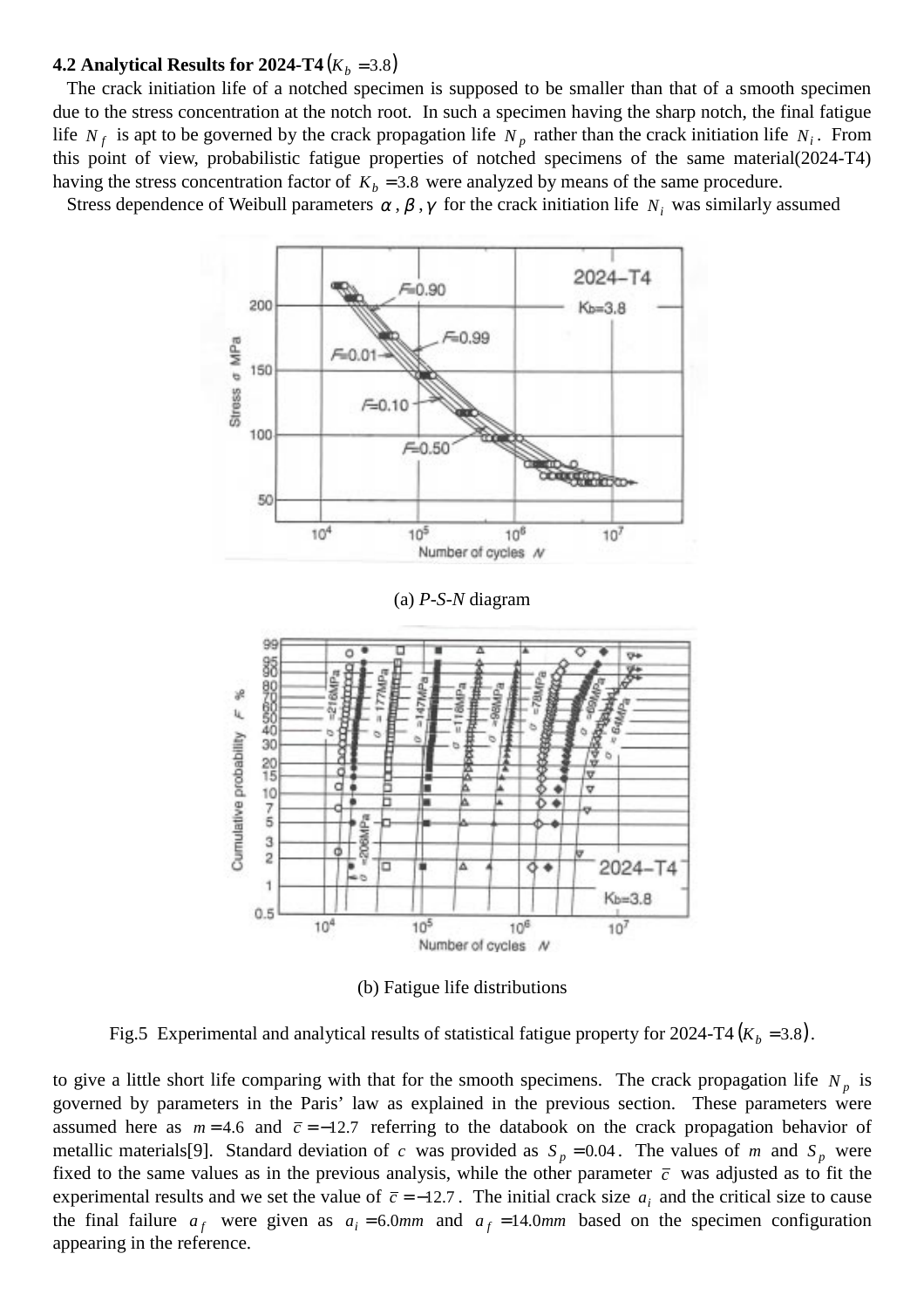*P-S-N* curves and fatigue life distributions calculated in the above conditions were plotted by solid curves in Fig.5(a) and (b), where the presentations and calculations are quite similar to the previous results in Fig.4(a) and (b). Theoretical results of the statistical fatigue characteristics thus obtained are in the excellent agreement with the experimental results in Fig.5(a) and (b), respectively. A typical trend of the statistical fatigue property in this case is an aspect that the distribution curve of the fatigue life tends to shift almost parallel with one another in the wide range of the applied stress. This is attributed to the fact that distribution characteristics of the crack initiation life give little effect to the final fatigue life distribution even if the stress level comes down. In other words, the fatigue life distribution of the notched specimens having the sharp notch is governed by the crack propagation life as supposed at the beginning of the analysis.

#### **4.3 Analytical Results for A5083BE-O**( $K_b$  =1.0)

 Statistical fatigue property of another kind of aluminum alloy A5083BE-O was similarly analyzed. The stress dependence of Weibull parameters was similarly assumed and the parameters required to the analysis were given as follows;

 $m = 5.2$ ,  $\bar{c} = -12.4$ ,  $S_p = 0.06$ ,  $a_i = 0.5$ *mm*,  $a_f = 4.5$ *mm* 

 Analytical results thus calculated are indicated by solid curves in Fig.6(a) and (b) together with the experimental results. Both *P-S-N* characteristics and fatigue life distributions calculated by the present analysis are in good agreement with overall trend of the experimental results. In this case, little deflection of the fatigue life distribution appears on the distribution curves even if the applied stress comes down. This aspect would be attributed to the fact that the crack initiation life for magnesium-aluminum alloy in this section is not so large even for the smooth specimens of  $K_b = 1.0$ .



Fig.6 Experimental and analytical results of statistical fatigue property for A5083BE-O  $(K_b = 1.0)$ .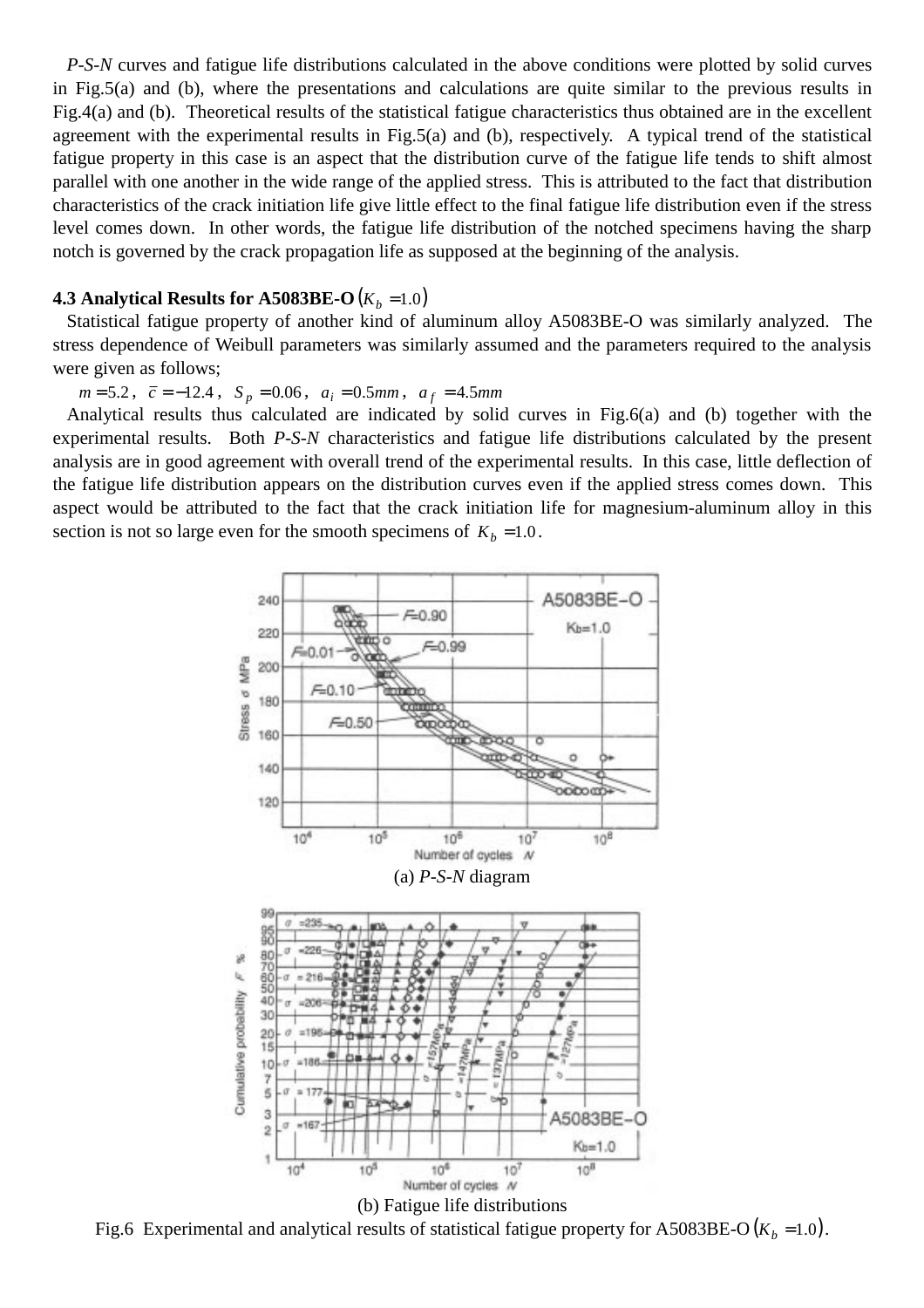#### **4.4 Analytical Results for A5083BE-O**( $K_b = 2.5$ ).

 Statistical fatigue property for the notched specimens of the same aluminum alloy was also analyzed by using the quite similar procedure. The stress dependence of Weibull parameters in the distribution functions of *Ni* was similarly given by making reference to the experimental data. A series of other parameters required to the present analysis were provided as follows;

 $m = 5.2$ ,  $\bar{c} = -11.2$ ,  $S_p = 0.06$ ,  $a_i = 0.5$ *mm*,  $a_f = 4.5$ *mm* where  $m$ ,  $S_p$ ,  $a_i$  and  $a_f$  were same as the previous calculation, but the value of  $\bar{c}$  was a little adjusted as to fit the experimental fatigue life distributions and thus we provided  $\bar{c} = -11.2$  instead of  $\bar{c} = -12.4$ .

 Analytical results thus obtained were plotted in Fig.7(a) and (b) together with the experimental fatigue data. *P-S-N* characteristics and fatigue life distributions thus calculated are both in excellent agreement with the experimental results. Another finding in this case is an aspect that the *P-S-N* curves tend to become horizontal rapidly as the applied stress comes down to a critical level. This stress level is supposed to be the critical stress level whether the fatigue crack can take place at the notch root under the cyclic loading.



(a) *P-S-N* diagram



(b) Fatigue life distributions

Fig.7 Experimental and analytical results of statistical fatigue property for A5083BE-O  $(K_b = 2.5)$ .